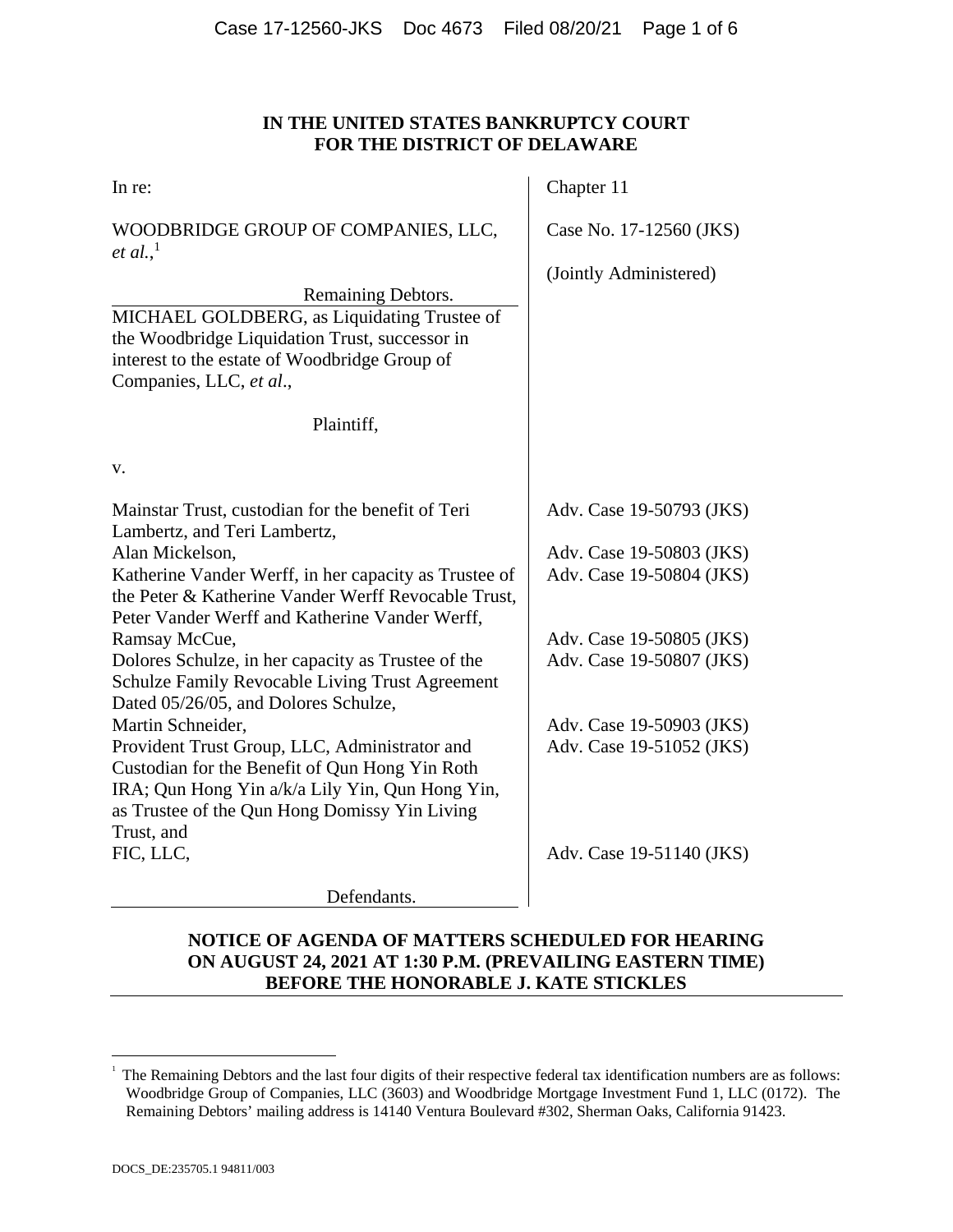# *PLEASE TAKE NOTICE, AS THERE ARE NO MATTERS GOING FORWARD, THIS HEARING HAS BEEN CANCELED.*

### **ADJOURNED MATTERS:**

1. Motion for Default Judgment against Martin Schneider [Filed 7/26/21] (Adv. Case 19- 50903, Adv. Docket No. 27)

Response Deadline: August 9, 2021 at 4:00 p.m. (ET).

Responses Received: None.

Related Documents: None.

Status: The parties have agreed to adjourn this matter to the hearing scheduled for September 23, 2021 at 11:00 a.m. (ET).

2. Motion for Default Judgment against defendants Katherine Vander Werff, in her capacity as Trustee of the Peter & Katherine Vander Werff Revocable Trust, Peter Vander Werff and Katherine Vander Werff [Filed 7/28/21] (Adv. Case 19-50804, Adv. Docket No. 27)

Response Deadline: August 11, 2021 at 4:00 p.m. (ET).

Responses Received: None.

Related Documents: None.

Status: The parties have agreed to adjourn this matter to the hearing scheduled for September 23, 2021 at 11:00 a.m. (ET).

#### **RESOLVED MATTERS:**

3. Liquidation Trust's Thirty-Fourth Omnibus (Substantive) Objection to Certain No Liability Claims [Filed 7/15/21] (Docket No. 4661)

Response Deadline: July 29, 2021 at 4:00 p.m. (ET).

Responses Received: None.

Related Documents:

- A. Notice of Submission of Proofs of Claim in Connection with the Liquidation Trust's Thirty-Fourth Omnibus (Substantive) Objection to Certain No Liability Claims [Filed 8/10/21] (Docket No. 4667)
- B. Certification of No Objection Regarding Liquidation Trust's Thirty-Fourth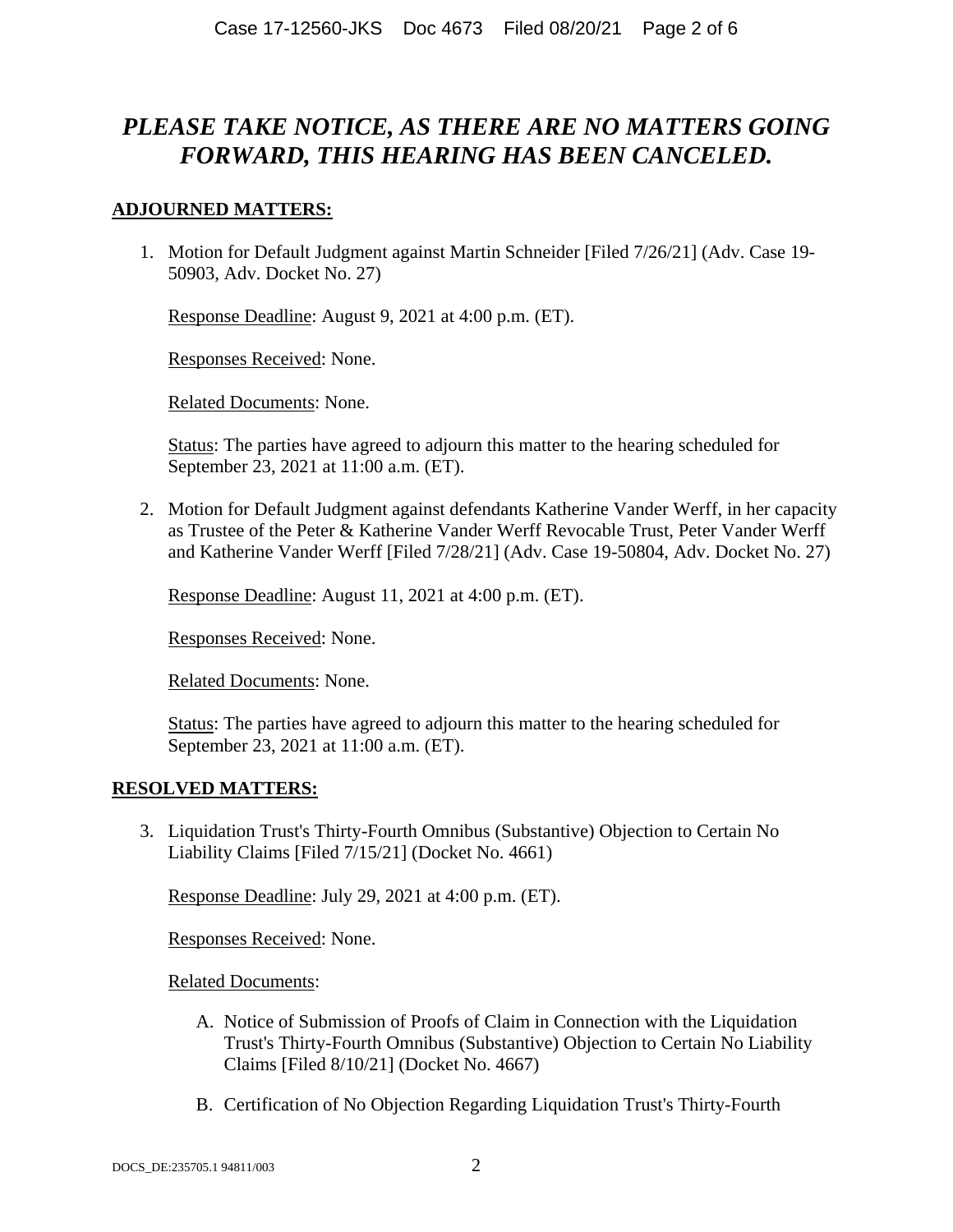Omnibus (Substantive) Objection to Certain No Liability Claims [Filed 8/16/21] (Docket No. 4671)

C. [Signed] Order Granting Liquidation Trust's Thirty-Fourth Omnibus (Substantive) Objection to Certain No Liability Claims [Filed 8/19/21] (Docket No. 4672)

Status: The Court has entered the order on this matter and it is now resolved.

4. Liquidation Trust's Motion for Entry of an Order Extending the Period Within Which the Liquidation Trust and its Subsidiaries May Object to Claims [Filed 7/28/21] (Docket No. 4665]

Response Deadline: August 11, 2021 at 4:00 p.m. (ET).

Responses Received: None.

Related Documents:

- A. Certification of No Objection Regarding Liquidation Trust's Motion for Entry of an Order Extending the Period Within Which the Liquidation Trust and its Subsidiaries May Object to Claims [Filed 8/13/21] (Docket No. 4669)
- B. [Signed] Order Extending the Period Within Which the Liquidation Trust and its Subsidiaries May Object to Claims [Filed 8/16/21] (Docket No. 4670)

Status: The Court has entered the order on this matter and it is now resolved.

5. Motion for Default Judgment against defendants Mainstar Trust, custodian for the benefit of Teri Lambertz, and Teri Lambertz [Filed 7/28/21] (Adv. Case 19-50793, Adv. Docket No. 24)

Response Deadline: August 11, 2021 at 4:00 p.m. (ET).

Responses Received: None.

Related Documents:

- A. Certification of No Objection Regarding Plaintiff's Motion for Default Judgment [Filed 8/17/21] (Adv. Docket No. 25)
- B. [Signed] Order Granting Motion for Default Judgment against Defendants Mainstar Trust, Custodian for the Benefit of Teri Lambertz, and Teri Lambertz [Filed 8/18/21] (Adv. Docket No. 26)

Status: The Court has entered the order on this matter and it is now resolved.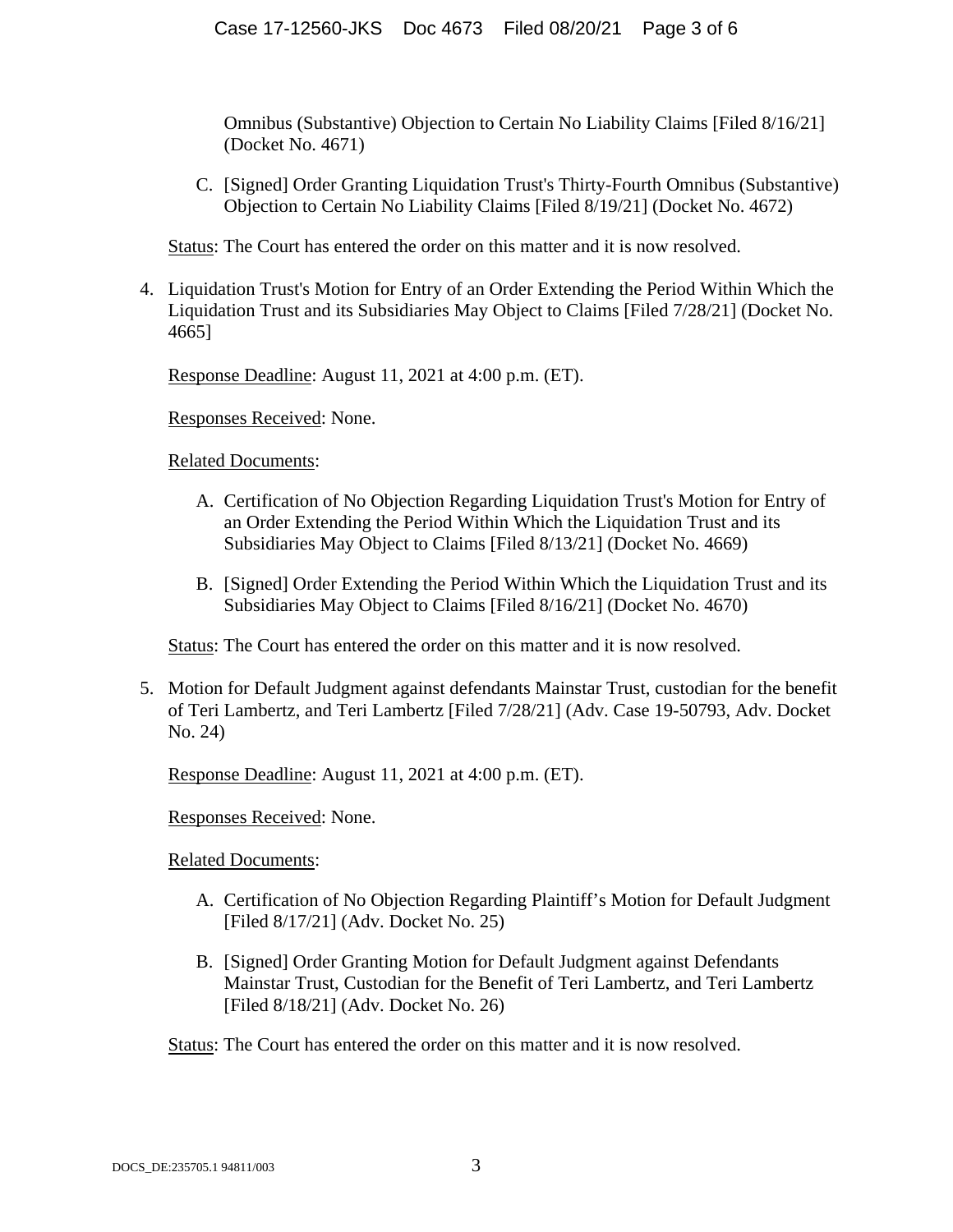6. Motion for Default Judgment against defendant Alan Mickelson [Filed 7/28/21] (Adv. Case 19-50803, Adv. Docket No. 24)

Response Deadline: August 11, 2021 at 4:00 p.m. (ET).

Responses Received: None.

Related Documents:

- A. Certification of No Objection Regarding Plaintiff's Motion for Default Judgment [Filed 8/17/21] (Adv. Docket No. 25)
- B. [Signed] Order Granting Motion for Default Judgment against defendant Alan Mickelson [Filed 8/18/21] (Adv. Docket No. 26)

Status: The Court has entered the order on this matter and it is now resolved.

7. Motion for Default Judgment against defendant Ramsay McCue [Filed 7/28/21] (Adv. Case 19-50805, Adv. Docket No. 24)

Response Deadline: August 11, 2021 at 4:00 p.m. (ET).

Responses Received: None.

Related Documents:

- A. Certification of No Objection Regarding Plaintiff's Motion for Default Judgment [Filed 8/17/21] (Adv. Docket No. 25)
- B. [Signed] Order Granting Motion for Default Judgment against defendant Ramsay McCue [Filed 8/18/21] (Adv. Docket No. 26)

Status: The Court has entered the order on this matter and it is now resolved.

8. Motion for Default Judgment against defendants Dolores Schulze, in her capacity as Trustee of the Schulze Family Revocable Living Trust Agreement Dated 05/26/05, and Dolores Schulze [Filed 7/28/21] (Adv. Case 19-50807, Adv. Docket No. 24)

Response Deadline: August 11, 2021 at 4:00 p.m. (ET).

Responses Received: None.

Related Documents:

- A. Certification of No Objection Regarding Plaintiff's Motion for Default Judgment [Filed 8/17/21] (Adv. Docket No. 25)
- B. [Signed] Order Granting Motion For Default Judgment Against Defendants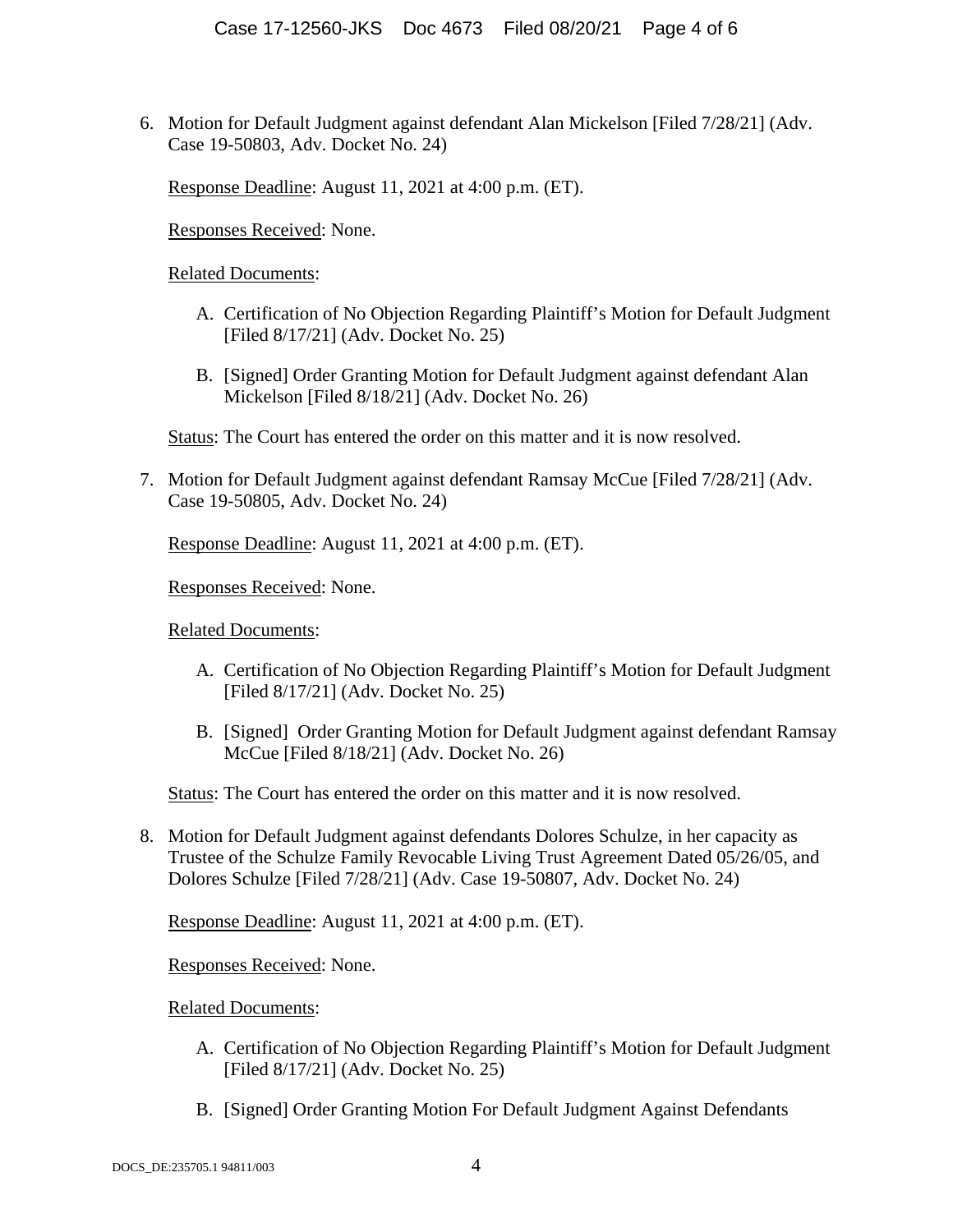Dolores Schulze, in her capacity as Trustee of the Schulze Family Revocable Living Trust Agreement Dated 05/26/05, and Dolores Schulze [Filed 8/18/21] (Adv. Docket No. 26)

Status: The Court has entered the order on this matter and it is now resolved.

9. Motion for Default Judgment against Provident Trust Group, LLC, Administrator and Custodian for the Benefit of Qun Hong Yin Roth IRA; Qun Hong Yin a/k/a Lily Yin, Qun Hong Yin, as Trustee of the Qun Hong Domissy Yin Living Trust [Filed 7/26/21] (Adv. Case 19-51052, Adv. Docket No. 33]

Response Deadline: August 9, 2021 at 4:00 p.m. (ET).

Responses Received: None.

Related Documents:

- A. Certification of No Objection Regarding Plaintiff's Motion for Default Judgment [Filed 8/17/21] (Adv. Docket No. 34)
- B. [Signed] Order Granting Motion for Default Judgment against Provident Trust Group, LLC, Administrator and Custodian for the Benefit of Qun Hong Yin Roth IRA; Qun Hong Yin a/k/a Lily Yin, Qun Hong Yin, as Trustee of the Qun Hong Domissy Yin Living Trust [Filed 8/18/21] (Adv. Docket No. 35)

Status: The Court has entered the order on this matter and it is now resolved.

10. Motion for Default Judgment against FIC, LLC [Filed 7/26/21] (Adv. Case 19-51140, Adv. Docket No. 31)

Response Deadline: August 9, 2021 at 4:00 p.m. (ET).

Responses Received: None.

Related Documents:

- A. Certification of No Objection Regarding Plaintiff's Motion for Default Judgment [Filed 8/17/21] (Adv. Docket No. 32)
- B. [Signed] Order Granting Motion for Default Judgment against FIC, LLC [Filed 8/18/21] (Adv. Docket No. 33)

Status: The Court has entered the order on this matter and it is now resolved.